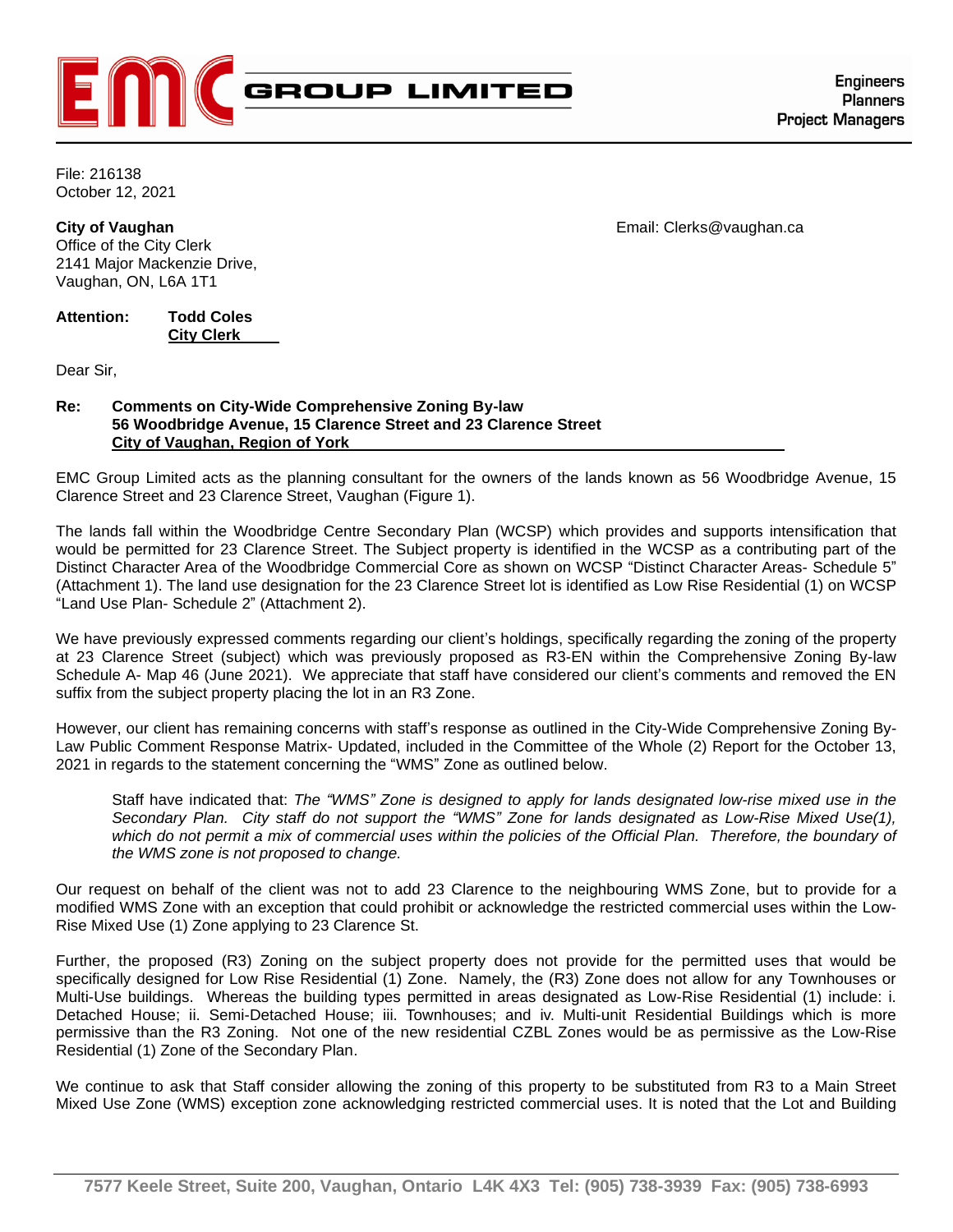Requirements for the WMS Zone are more reasonable for this site and would also be more restrictive than those provided in the WCSP under the Low-Rise Mixed Use(1) Zone.

Should the above-mentioned zoning adjustment to 23 Clarence St. be supportable, this would enable the owner to propose a more comprehensive development to their properties along the northeast corner of Woodbridge Avenue and Clarence St. (56 Woodbridge Ave and 15 Clarence St.) given that the WCSP also restricts the development properties to one single driveway from Clarence Street.

We would also like to draw your attention to the conflicts between the CZBL Schedule A (Map 46) and the corresponding Table (8-5): Lot and Building Requirements for the KMS, WMS and MMS Zones. Map (46) shows 56 Clarence and 15 Woodbridge Avenue as WMS-S(4)-D(1.0), which means the maximum height is 4 storeys and the maximum density is a F.S.I of 1, whereas the table indicates that the lot and building requirements for the WMS zone are a maximum height of 11m and a density of " - ".

For background purposes and by comparison, in the WCSP, "Building Height Maximums- Schedule 4" (Attachment 3) indicates that 56 Woodbridge Avenue and 15 Clarence Street have a maximum height of 13m (4 Storeys). Further, "Density Plan- Schedule 3" (Attachment 4) refers to 56 Woodbridge Ave and 15 Clarence St. as D1.0 having a F.S.I of 1.0. The CZBL is consistent with "Density Plan-Schedule 3", however it is inconsistent with the "Building Height Maximums-Schedule 4".

The inconsistencies cause some confusion as to how height and densities shall be determined. We would ask that Staff clarify this in the wording of the by-law and advise us of same.

We would appreciate having the opportunity to discuss further to come to a resolution.

Yours Truly,

**EMC GROUP LIMITED**

nzuccaro

Nadia Zuccaro, MCIP, RPP Planner

C: Tony Nicoletti

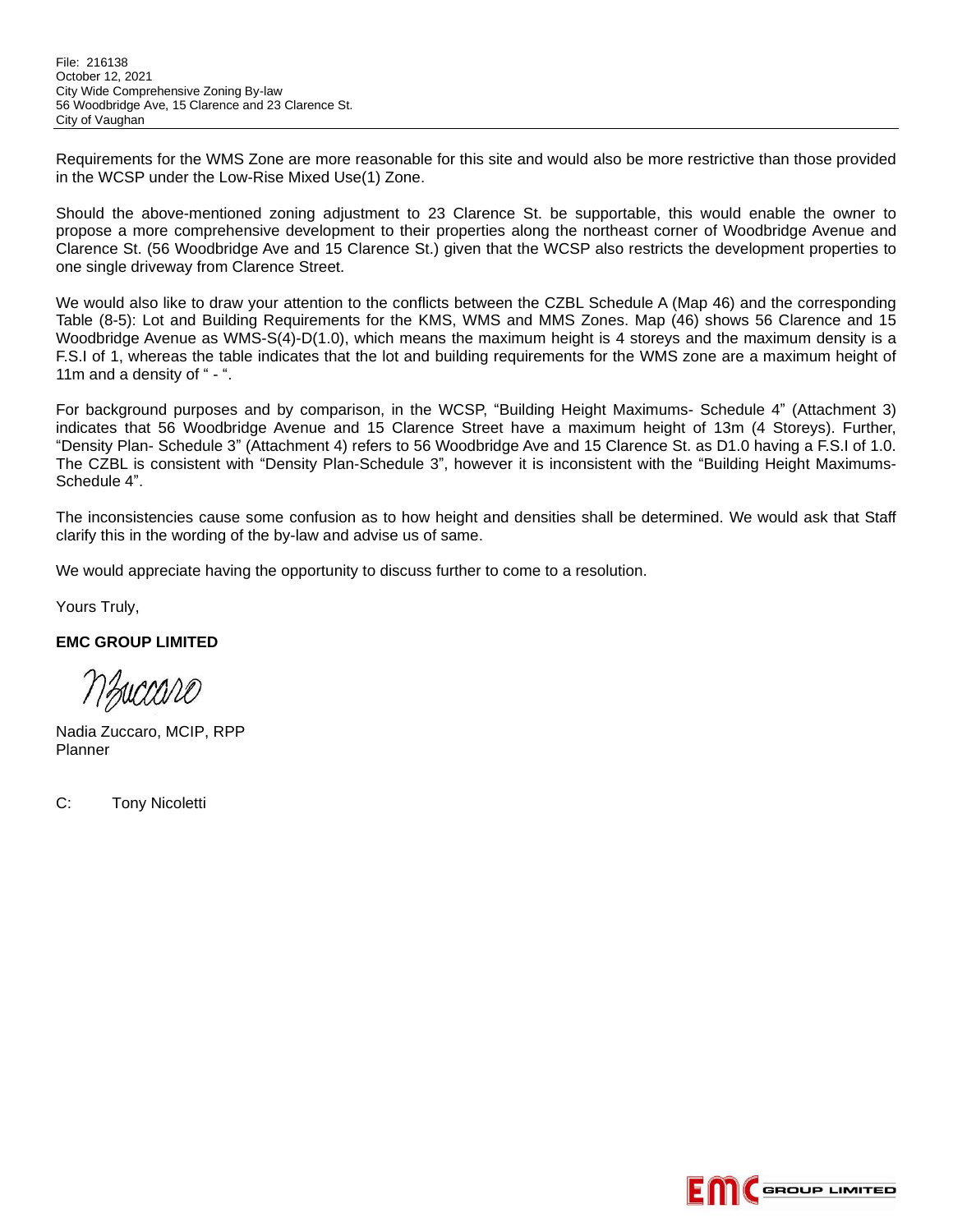

## Figure 1: Subject Properties (56 Woodbridge Avenue, 15 and 23 Clarence Street)

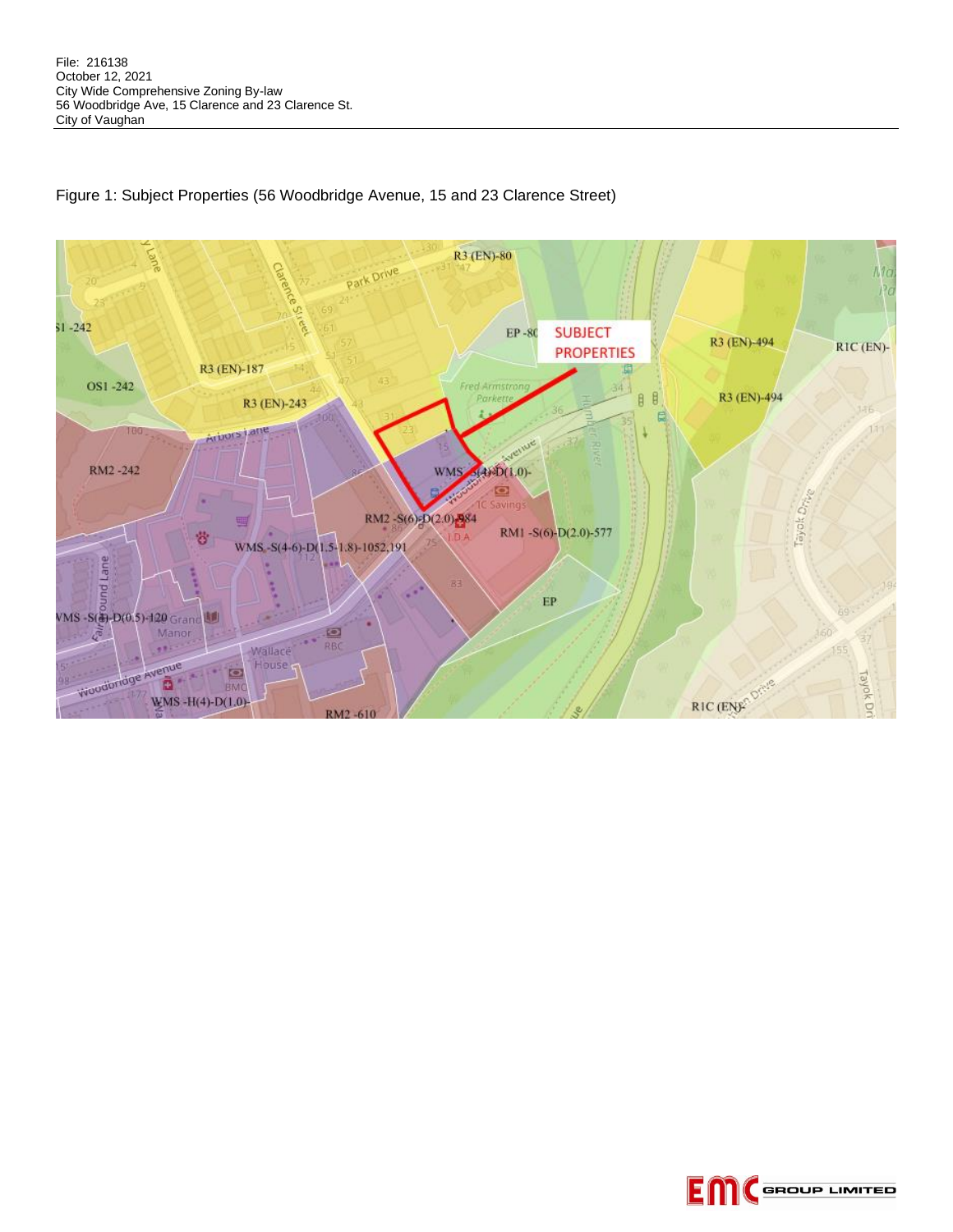

## Attachment 1: WCSP – Distinct Character Areas - Schedule 5

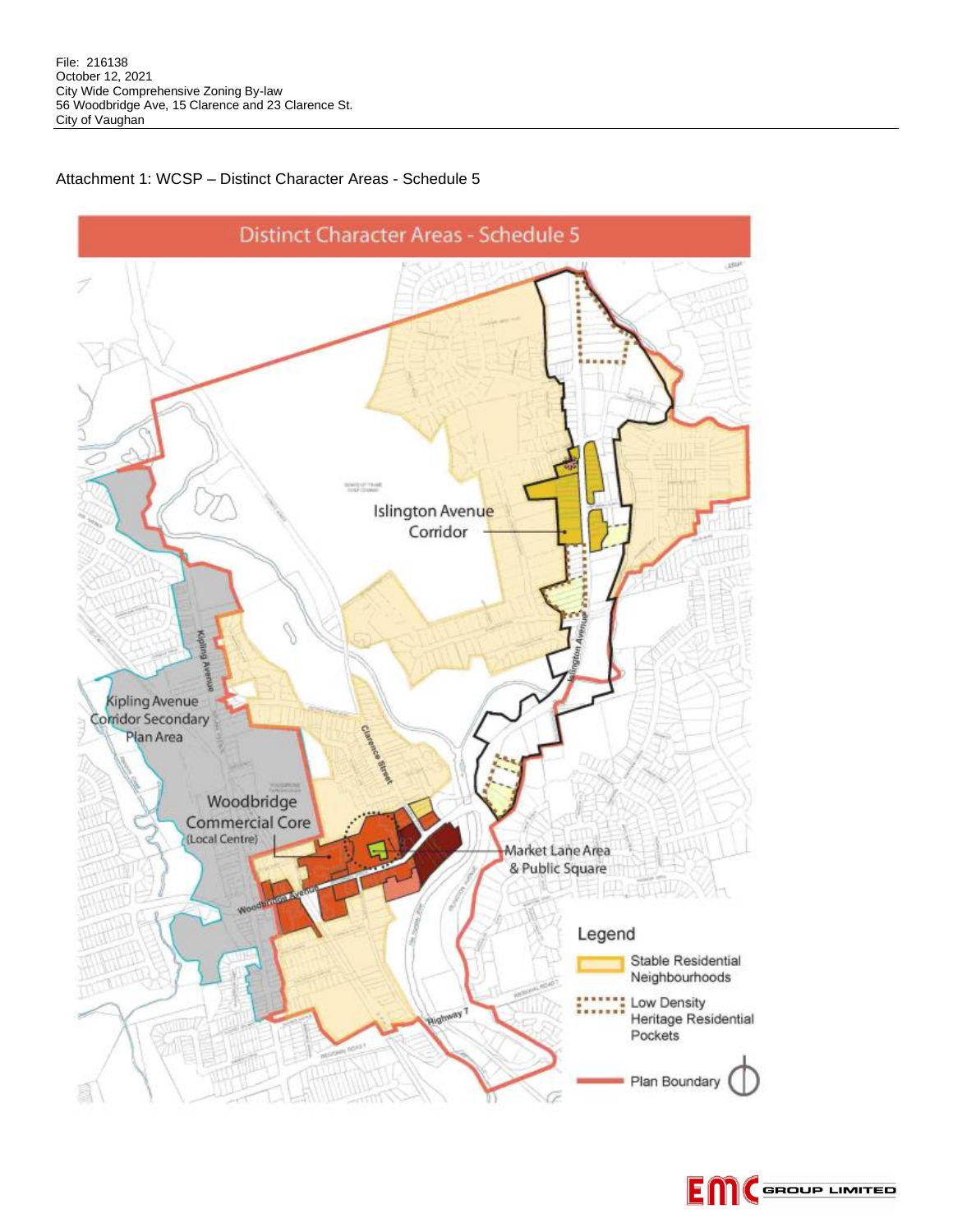Attachment 2: WCSP– Land Use Plan- Schedule 2



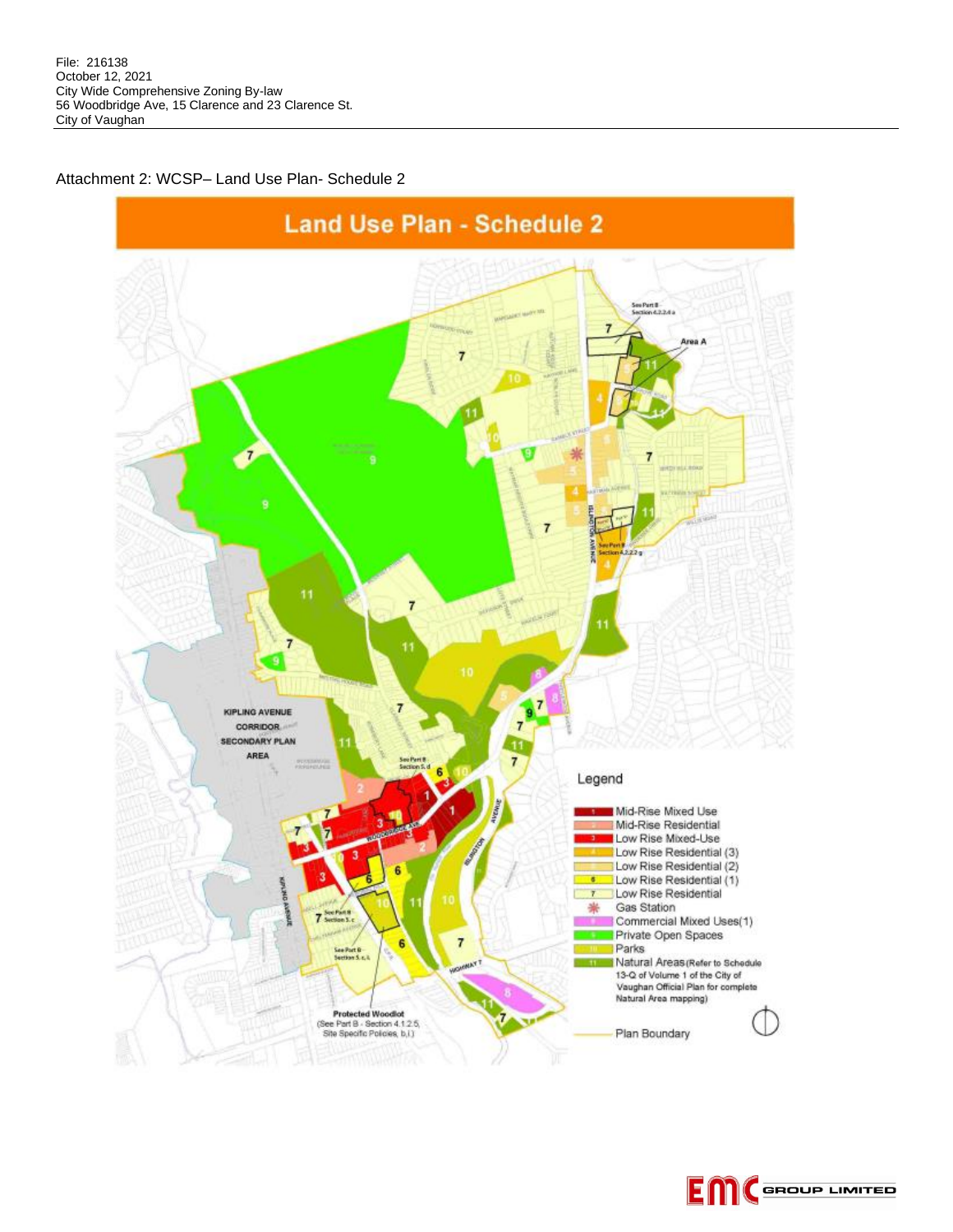